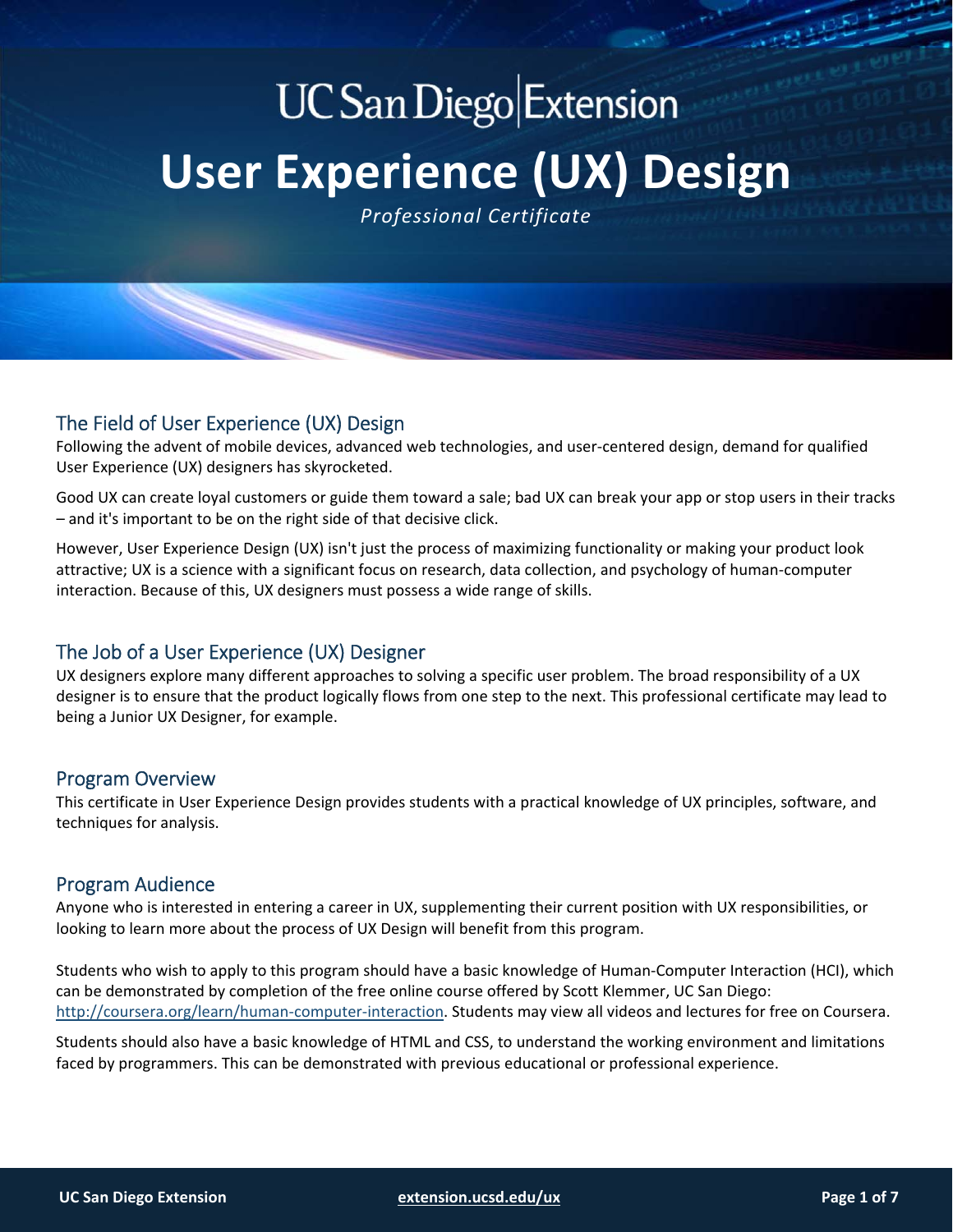# **User Experience (UX) Design**

*Professional Certificate*

# Program Benefits

Upon successful completion of the User Experience Design certificate, students will have completed a portfolio and a gained a solid foundation in UX that can be applied immediately to their current or future professions as junior UX designers.

## Key Program Topics

UX principles, software, and techniques for analysis.

# Program Details

## **Prerequisites**

Please view individual course pages on our website for specific prerequisites.

## Length

The program can be completed in 6‐8 quarters (18‐24 months)

## **Cost**

All required courses currently cost \$795. Electives typically cost \$595‐695 but may vary in price. All course fees, certificate fee, and required books and materials are estimated to cost \$6,630.

## **Requirements**

Students must complete the first four required courses, as well as 6 units of electives, prior to enrolling in the capstone UX Portfolio course. All required courses must be taken in sequence and not simultaneously.

All required courses must be taken in sequence and cannot be taken simultaneously. The UX Portfolio course may only be taken after the student has completed all required courses and electives. Please view individual course pages on our website for specific prerequisites.

| <b>Course Title</b>                        | <b>Course No.</b> | <b>Units</b> | <b>Course Offered</b> |               |               |               |
|--------------------------------------------|-------------------|--------------|-----------------------|---------------|---------------|---------------|
|                                            |                   |              | Fall                  | <b>Winter</b> | <b>Spring</b> | <b>Summer</b> |
| <b>Required Courses</b>                    |                   |              |                       |               |               |               |
| Principles of User Experience (UX)         | ART-40638         | 4.00         | Online                | Online        | Online        | Online        |
| User Experience (UX) Design I              | ART-40639         | 4.00         | Online                | Online        | Online        | Online        |
| Responsive Design and User Experience (UX) | ART-40640         | 4.00         | Online                | Online        | Online        | Online        |
| User Experience (UX) Design II             | ART-40642         | 4.00         | Online                | Online        | Online        | Online        |
| User Experience (UX) Portfolio             | ART-40642         | 4.00         | Online                | Online        | Online        | Online        |
| <b>Elective Courses</b>                    |                   |              |                       |               |               |               |
| Please see matrix- 6 units required        |                   |              |                       |               |               |               |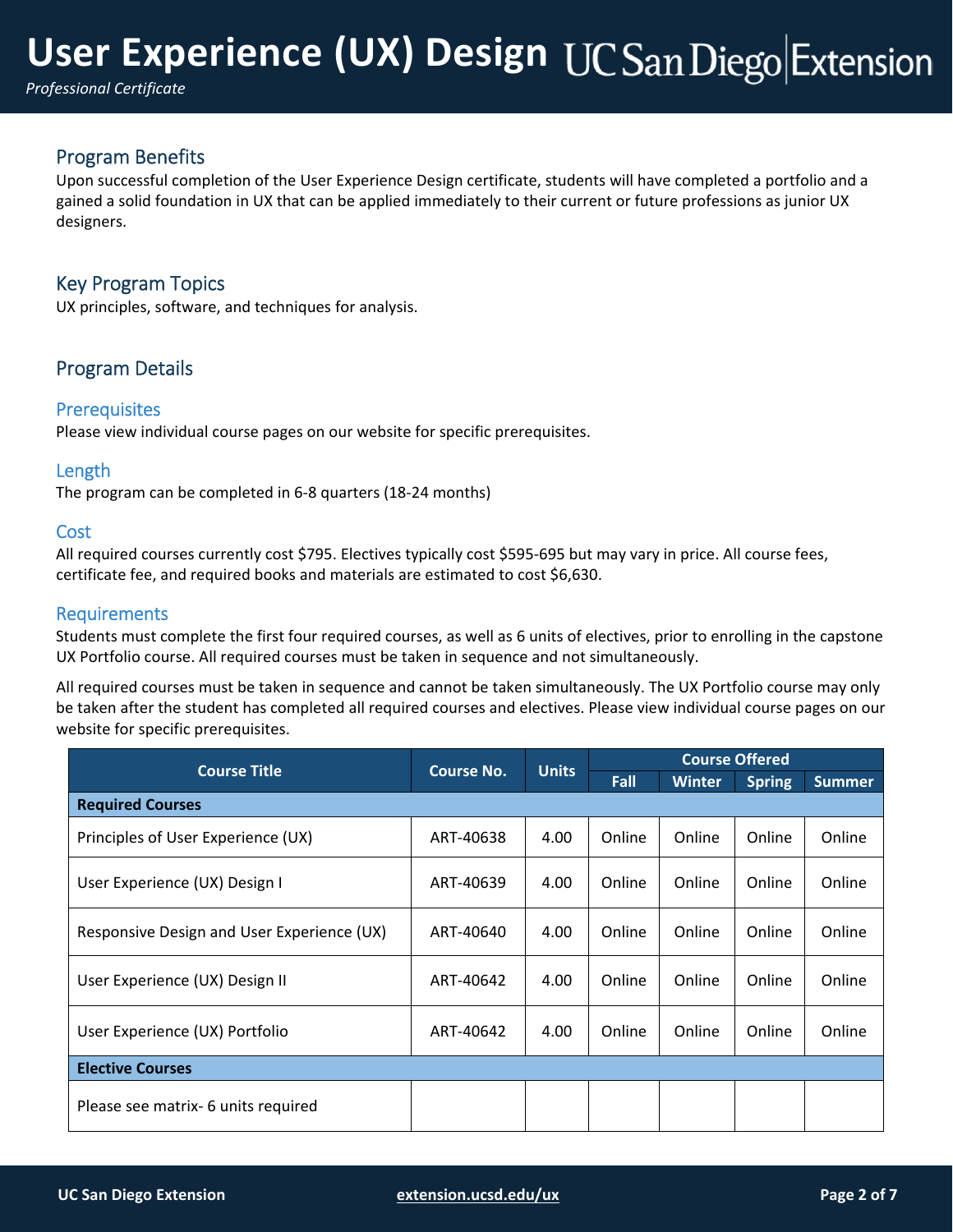# Frequently Asked Questions

## About the Certificate

## How do I apply to the certificate program?

*STEP 1:* If you have a My Extension student account, skip to Step 2. If you do not have a My Extension account, go to myextension.ucsd.edu, click "Create an account" on the right side of the page, and follow the instructions to create an account. Once you have a My Extension account, continue to Step 2.

*STEP 2:* Click on the "Apply Now" button on the certificate page. Complete the required fields on the application. Then click the "Save" button. Once you have saved the application, the "Submit" button will appear. Click the "Submit" button to submit your application for review and consideration. Once submitted, your application cannot be changed. You can track the progress of your application at My Extension.

## Is there an application fee for the certificate program?

Current application or certificate enrollment fees, if any, are listed under the "Apply Now" button on the certificate page on our website.

## Can I register for the certificate program at any time?

Yes, you may enroll in the program at any time. However, it is recommended that you enroll as soon as possible. The program curriculum may be updated at any time; if certificate requirements change, you must adhere to the curriculum *at the time of your enrollment into the certificate*. Enrolling in the certificate also gives you access to quarterly, personalized enrollment reminders from the program manager.

## Can this certificate program be completed entirely online?

Yes! This program is designed for you to take it online in the convenience of your own home or office. Some courses may also have in‐class options, but all program requirements can be completed online. For online courses, all assignments, tests, and quizzes can be completed online and submitted through Canvas our online learning platform.

## How long do I have to complete the certificate?

You officially have five years from when you begin taking courses in the program to complete all requirements for the certificate.

## If I already have the skills taught in one of the courses, can I skip that course?

If you have taken a course from an accredited university covering the learning objectives of a program course, you may be able to transfer your previous coursework to Extension. If you have not taken a course elsewhere, but already have the skills covered in a course, you may be able to substitute an alternate Extension course in its place. Please contact the program representative at unex‐digital@ucsd.edu or (858)534‐5760 for more information.

## Is this certificate program open to non‐California residents?

Yes, the program is open to non‐California residents, including non‐US residents. The tuition is the same for all students. If you have questions about how enrolling in courses may or may not affect your visa status, please contact our International Department at ipinfo@ucsd.edu or (858) 534‐6784.

## If I work full-time, will I still be able to complete this program?

Yes. Our programs are designed to be working-student friendly and most of our students are working professionals. The courses vary between three and four units, which amount to approximately 27‐30 hours of class time for a three unit course and 36‐40 hours of class time for a four unit course.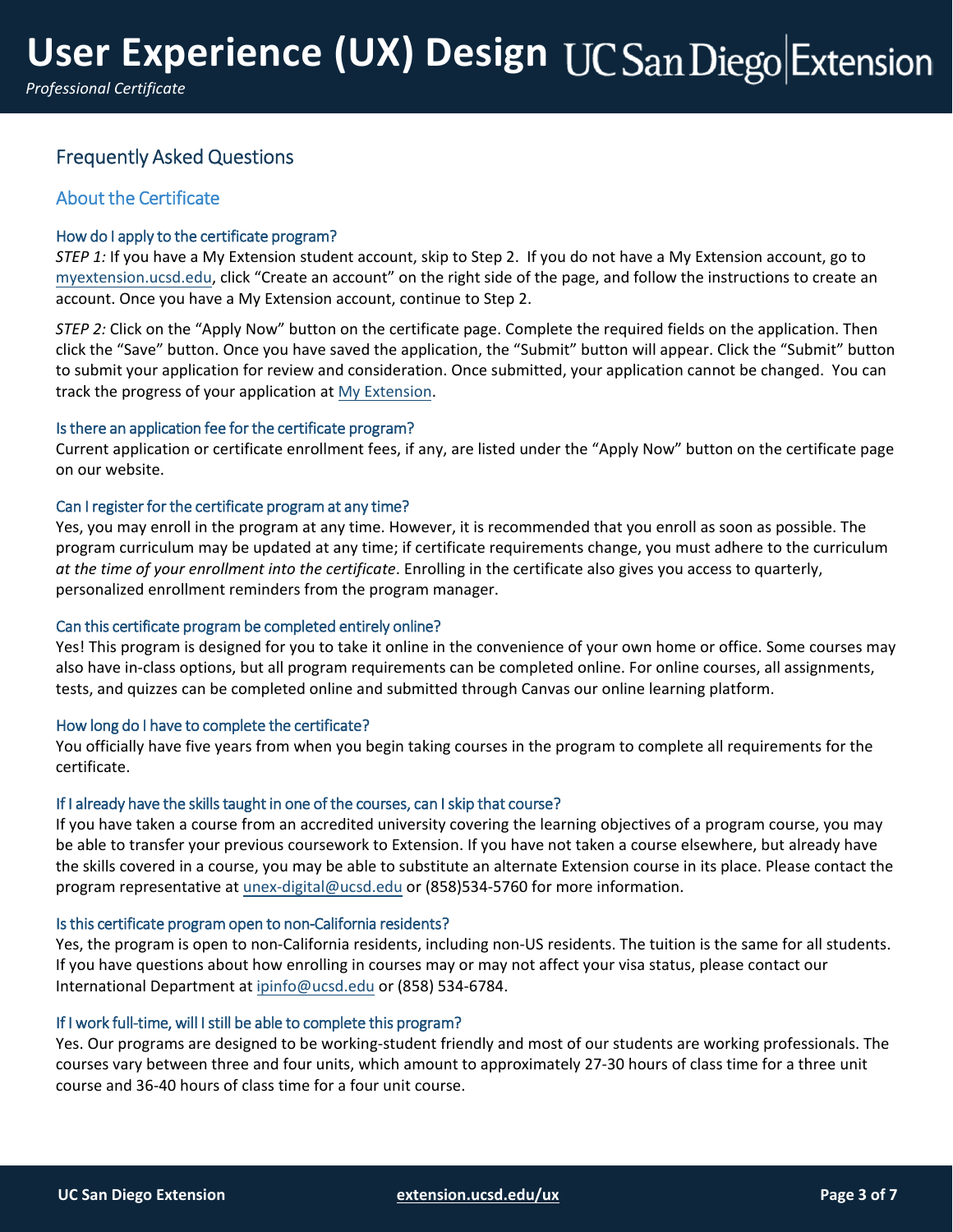# **User Experience (UX) Design**

*Professional Certificate*

## Is the program accredited?

UC San Diego is accredited by the Western Association of Schools and Colleges (WASC). UC San Diego Extension — like all other UC San Diego schools, colleges, and departments — is accredited by WASC through the University. All courses and certificate programs offered by UC San Diego Extension have been developed and are administered in accordance with Extension policy and the regulations of the Academic Senate of the University of California.

## Will this program prepare me for a certification exam?

This program is not aligned with any one certification exam. Our programs are designed to provide students with knowledge that will make them valuable in the workforce.

## How do I get my certificate once I have completed the requirements?

When you have paid your certificate fee and successfully completed all program requirements, you will need to request an audit by Student Services. To request an audit:

- In your My Extension account, click on "My Courses."
- On the right side of the page under "My Certificates," click on the name of the certificate.
- On the right side of the page under "Tools," click on "Request Certificate Audit."
- Complete and submit the form that appears.

Once you have formally submitted your audit request, your certificate will be mailed to the address we have on file for you within ten business days.

## Do you provide job or internship placement?

No, we do not currently offer job placement assistance, internships, or career services assistance.

#### Is financial aid available?

- UCSD Extension offers continuing education loans through UC Approved Lenders. Each institution offers low competitive interest rates and flexible payment options. You are also encouraged to contact your personal financial institution about possible lending solutions. Direct links to UC Approved Lenders can be found on our website's Financial Resources page.
- The Employment Development Department (EDD) provides a comprehensive range of employment and training services in partnership with state and local agencies/organizations. More information is available on their website at edd.ca.gov.
- Career Centers Located throughout San Diego County offer their communities comprehensive employment and training services benefiting both business and job seekers. More information is available on their website at workforce.org.
- Please click here for information about Veteran's Benefits.
- Free Application for Federal Student Aid (FAFSA) funds are limited to degree programs only, and cannot be used for courses or certificate fees at UCSD Extension.

## About the Courses

## When does course enrollment open for each quarter?

Our classes post to our website and become open for enrollment approximately two months prior to the new quarter starting. If you'd like to get an email reminder you can sign up for our newsletter(s) in My Extension, under the "Preferences" tab.

## When should I enroll in a course?

We recommend enrolling as soon as possible, as occasionally classes will reach capacity.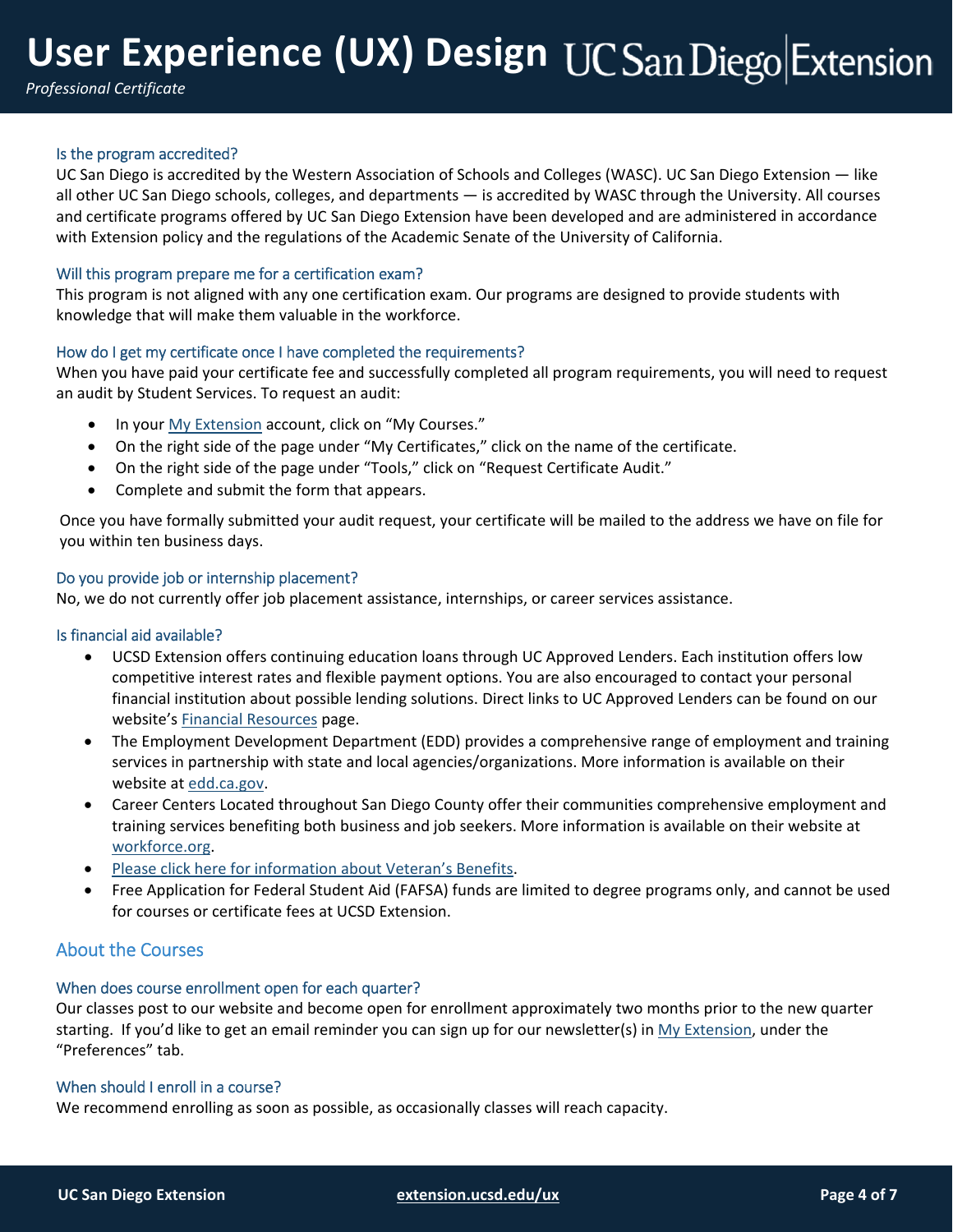*Professional Certificate*

## Once I have enrolled in a course, when will I get online access to it?

If you have enrolled at least three days before the course begins, you will have access starting on the first day of class. You should receive an email from Student Services with instructions for how to login to the course. If you have enrolled on or after the start date of the course, you will have access to the course within one business day.

### When does enrollment for a course close?

Enrollment in a course may be closed for one or more of the following reasons:

- The course is at capacity. If the course is at capacity you will only be able to join the waitlist. If space becomes available in the course, students on the waitlist are contacted in the order they joined the waitlist.
- The course has progressed to a point where students will no longer be able to make-up missed work and be successful in the course.
- The course is cancelled due to low enrollments.

For all three of these reasons we recommend students enroll early in the courses they are interested in.

#### When is the refund deadline for courses?

The refund deadline for courses in this program is typically one week after the start of the course. This allows you to enroll in a course and participate in the course for approximately one week to determine if the course is a good fit. Then, if needed, either you may either transfer your enrollment to a different course or submit a drop request. The exact refund deadline for each section is listed in the section notes on the course page in our website, and you can also find it in My Extension by clicking on "My Courses" and then the name of the course.

#### What are the grading options for courses?

You may take a course for one of three options: Letter Grade, Pass/No Pass, or Not for Credit. If you are taking a course towards a certificate you *must* complete your courses for credit (i.e. Pass/No Pass or Letter Grade) and receive a C‐/Pass or higher grade. Grades below a C‐, No Pass, and Not for Credit will *not* count towards certificate requirements.

#### What kind of credit do I earn?

The courses in this program are post-baccalaureate, professional-level, credit bearing courses. Credit earned in these courses may lead to the award of a formal certificate by UC San Diego Extension or may be applied toward an academic degree or professional credential, *subject to the approval of the receiving institution*.

If you wish to transfer credit, it is your responsibility to confer with the receiving institution before enrolling, as each individual academic institution decides whether or not to accept Extension's credits.

#### Are courses transferrable?

UC San Diego Extension is not a degree granting institution, however many UC San Diego Extension courses can be transferred to other colleges or universities. The transferability of credit is determined solely by the *receiving* institution. You should discuss how your individual courses will transfer with the Office of the Registrar at the receiving institution *prior to enrolling*.

## Can I take a course without registering for the certificate?

Yes, you may take any course in this program except for the final capstone portfolio course without registering for the certificate, provided you have fulfilled any and all prerequisites for the course.

#### How long is each course?

Two unit courses run for approximately 6‐7 weeks; three unit courses run for approximately 9‐10 weeks. For exact course dates of upcoming sections, visit the webpage of the course you are interested in taking on our website.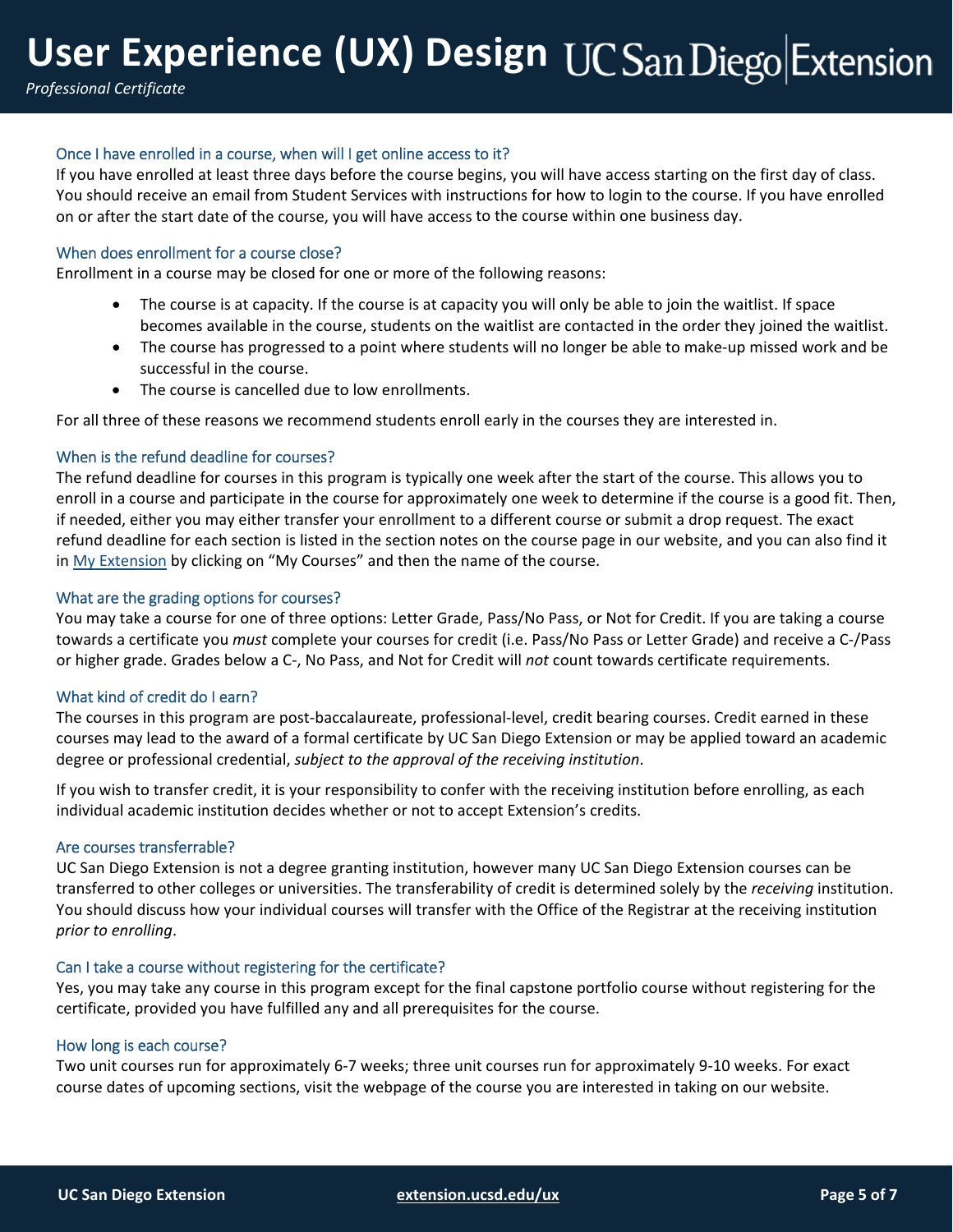# **User Experience (UX) Design**

*Professional Certificate*

## When is each course offered?

Please visit the course page on our website to see when courses are typically offered. You can also see a full program schedule by clicking on the "View Schedule" button under the "Courses" section on the certificate page or under the Program Requirements section of this document.

#### How many hours can I expect to spend studying outside of class time?

Each student has their own learning style so this can vary greatly. As a rule of thumb, expect to spend an average of two hours studying for every hour you spend in-class. For online courses, students should plan to spend approximately 8-10 hours per week viewing lectures and completing coursework.

#### How are online classes formatted?

Online courses will be asynchronous. Students do not need to meet at a specific time online, but will need to log in each week to view the lessons, participate in course discussion, and complete and submit coursework.

#### What are the instructors' credentials?

The program courses are taught by seasoned professionals and overseen by an advisory board of leaders in the field. You can view the advisor list under the "Advisors" section on the certificate page. You can find information about a course instructor, including a biography and credentials, on the course page.

#### How do I communicate with a course instructor if I have a question during the course?

Each instructor has his/her own preferred method of communication and response policy, which will be detailed on the course syllabus. However, most instructors utilize email or the discussion board and will respond within 24‐48 hours.

#### Will I get any hands-on experience in the program?

Most courses combine theory with hands‐on exercises. For more information about practical experience in any course, visit the course page on our website.

#### What are the required textbooks for a course?

Instructors will post the current text requirements and recommendations on the course page on our website. Please note the textbooks requirements are subject to change every quarter and different instructors may require different books, even if they are teaching the same course in the same quarter, so be sure to check the textbook requirements *for the section in which you are enrolling*.

#### Will I be able to order the required textbooks before the class begins?

Yes, you can order the book(s) any time after enrolling in the course. You may order books through the campus bookstore or online retailers, such as Amazon.com.

#### What software is used for courses and what are the system requirements?

Each course has different software requirements. Please see the course page on our website for details. If no software is listed, you will not be using any.

#### After I enroll in a course, how can I retrieve a receipt or enrollment verification for my records? Login to your My Extension account and select "Documents" as the top of the page.

#### How will I receive my final course grade?

Once the course is completed, the instructor has 10 business days to submit your grades. Once grades have been posted, you can view and print them from your My Extension account.